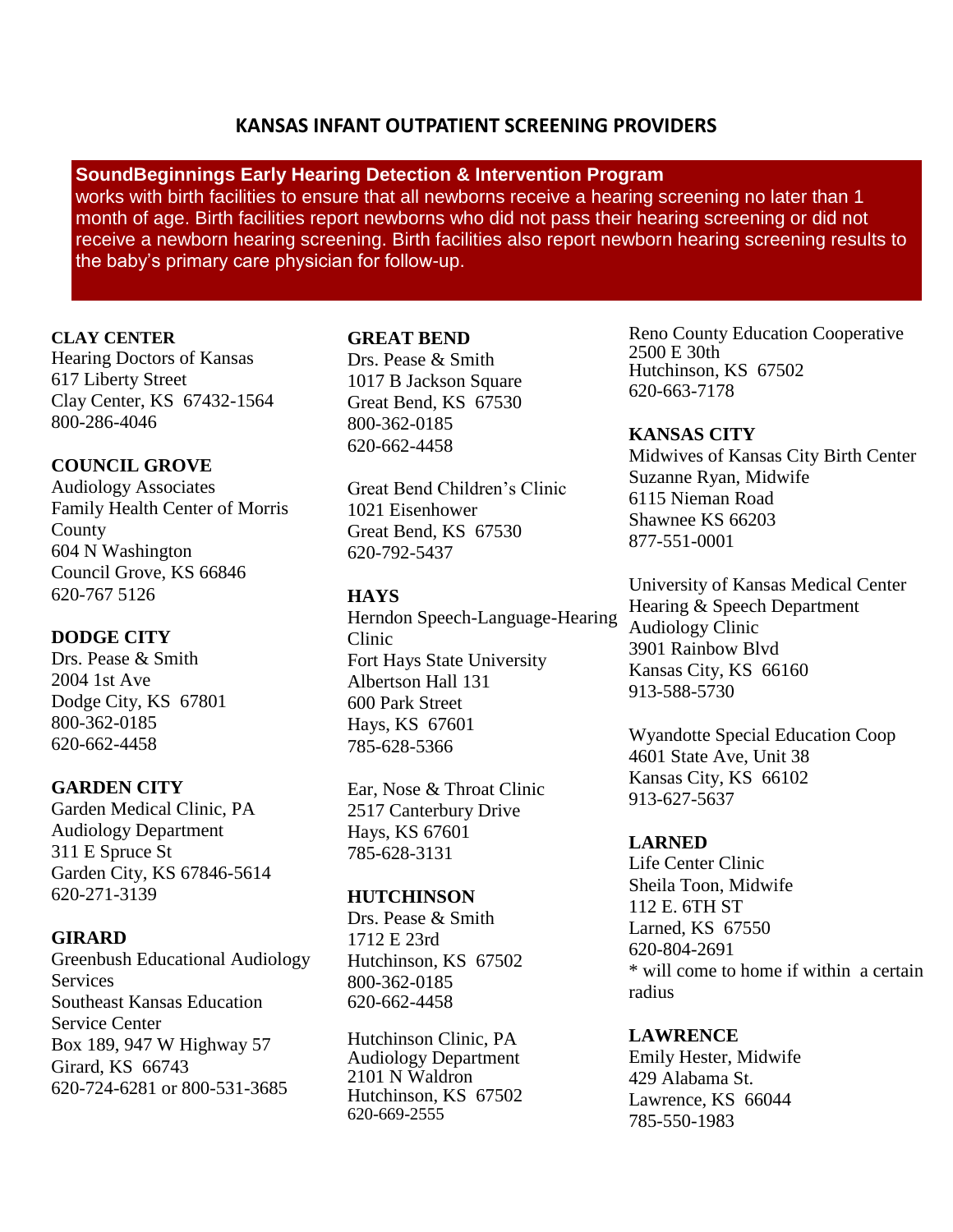Lawrence Otolaryngology Associates, 1112 W 6th St, Suite 216 Lawrence, KS 66044 785-841-1107

Schiefelbusch Speech-Language-Hearing 2101 Haworth Hall, 1200 Sunnyside Ave University of Kansas Lawrence, KS 66045-7534 785-864-4690

# **LEAVENWORTH**

St. John Hospital Audiology Department 3500 S 4th St Leavenworth, KS 66048 913-680-6180

# **LIBERAL**

Drs. Pease & Smith 1114 N Washington Liberal, KS 67901 800-362-0185 620-662-4458

# **MANHATTAN**

Audiology Associates 1133 College Avenue, Ste 101-A Manhattan, KS 66502 785-539-7361

Hearing Doctors of Kansas 1213 Hylton Heights Rd, Suite 105 Manhattan, KS 66502 785-537-4005

Drs. Barlow & Pease 4201 Anderson Ave, Bldg C Manhattan, KS 66503 785-539-3504

# **MARYSVILLE**

Hearing Doctors of Kansas Community Memorial Healthcare Outpatient Department 708 N 18th Street Marysville, KS 66508-1338 888-858-4327

#### **NEWTON**

Harvey County Special Education Coop 218 E 7th Newton, KS 67114 316-284-6510

#### **OAKLEY**

Northwest Kansas Educational Service Center 703 W 2nd Oakley, KS 67748 785-672-3125

## **OLATHE**

Midwest Ear, Nose & Throat Doctors Bldg 1 20375 W 151<sup>st</sup> St, Suite 453 Olathe, KS 66061 913-764-2737

#### **OTTAWA**

Lawrence Otolaryngology Associates, P.A. 1301 S Main Ransom Memorial Hospital Ottawa, KS 66067 785-229-8203

## **OVERLAND PARK**

Children's Mercy South Hearing & Speech Department 5520 College Boulevard Suite 370 Overland Park, KS 66211 913-696-8844

New Birth Center Cathy Gordon, Midwife 9209 West 110th Overland Park, KS 66203 913-735-4888

## **PRATT**

Drs. Pease & Smith 604 E 2nd Pratt, KS 67124 800-362-0185 620-662-4458

Hutchinson Clinic, PA Audiology Department Pratt Regional Medical Center 200 Commodore Pratt, KS 67124 620-669-2555

### **SALINA**

Central Kansas ENT Associates Salina Medical Arts Building 520 South Sante Fe, Suite 200 Salina, KS 67401 785-823-7225

Central Kansas Cooperative in Education Audiology 409 West Cloud Salina, KS 67401 785-309-5100

### **SENECA**

Audiology Associates 1600 Community Drive Seneca, KS 66538 785-336 6181

### **TOPEKA**

Topeka ENT 631 SW Horne, Suite 150 Topeka, KS 66606-1663 785-233-0500

#### **ULYSSES**

High Plains Education Cooperative 207 N. Main Ulysses, KS 67880 620-356-4577

#### **WASHINGTON**

Hearing Doctors of Kansas 302 E 2nd Washington, KS 66968 888-858-4327

#### **WICHITA**

Audiology & Hearing Aid Services, Inc. 8020 E Central, Suite 100 Wichita, KS 67206 316-634-1100

Mid-Kansas Ear, Nose & Throat Assoc. 310 South Hillside Wichita, Kansas 67211 316-684-2838 800-794-4ENT